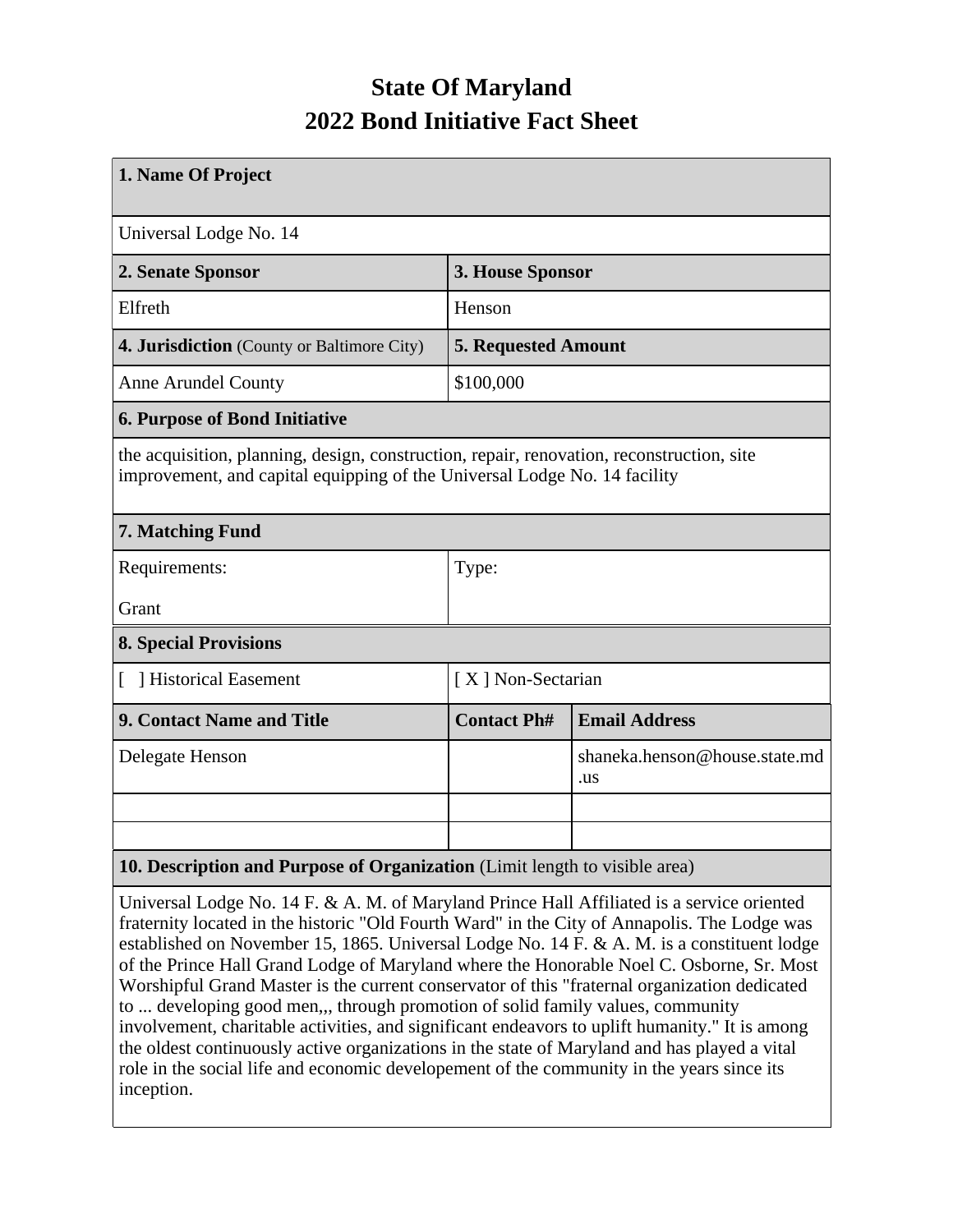## **11. Description and Purpose of Project** (Limit length to visible area)

Men of this character gathered in the two story brick building located at 64 Clay St. Annapolis, Anne Arundel, Maryland. 21401 which was aquired around 1940 to serve as a meeting place and was designated as a historical landmark by the National Register of Historic Places in the year of 2007. As of this moment the building is in need major repairs and updates so that it can not only meet current code specifications but to also once again may serve the needs of the cummuntiy in a multitude of ways. The purpose of this project if granted is for lead abement, asbestos removal, and update the HVAC system.

*Round all amounts to the nearest \$1,000. The totals in Items 12 (Estimated Capital Costs) and 13 (Proposed Funding Sources) must match. The proposed funding sources must not include the value of real property unless an equivalent value is shown under Estimated Capital Costs.*

| <b>12. Estimated Capital Costs</b>                                     |           |  |  |  |
|------------------------------------------------------------------------|-----------|--|--|--|
| <b>Acquisition</b>                                                     |           |  |  |  |
| <b>Design</b>                                                          |           |  |  |  |
| <b>Construction</b>                                                    | \$82,000  |  |  |  |
| <b>Equipment</b>                                                       | \$18,000  |  |  |  |
| <b>Total</b>                                                           | \$100,000 |  |  |  |
| 13. Proposed Funding Sources - (List all funding sources and amounts.) |           |  |  |  |
| Community Legacy Grant State of Maryland                               | \$258,000 |  |  |  |
| Univesal Lodge No. 14                                                  | \$1,000   |  |  |  |
|                                                                        |           |  |  |  |
|                                                                        |           |  |  |  |
|                                                                        |           |  |  |  |
|                                                                        |           |  |  |  |
|                                                                        |           |  |  |  |
|                                                                        |           |  |  |  |
|                                                                        |           |  |  |  |
|                                                                        |           |  |  |  |
|                                                                        |           |  |  |  |
| <b>Total</b>                                                           | \$259,000 |  |  |  |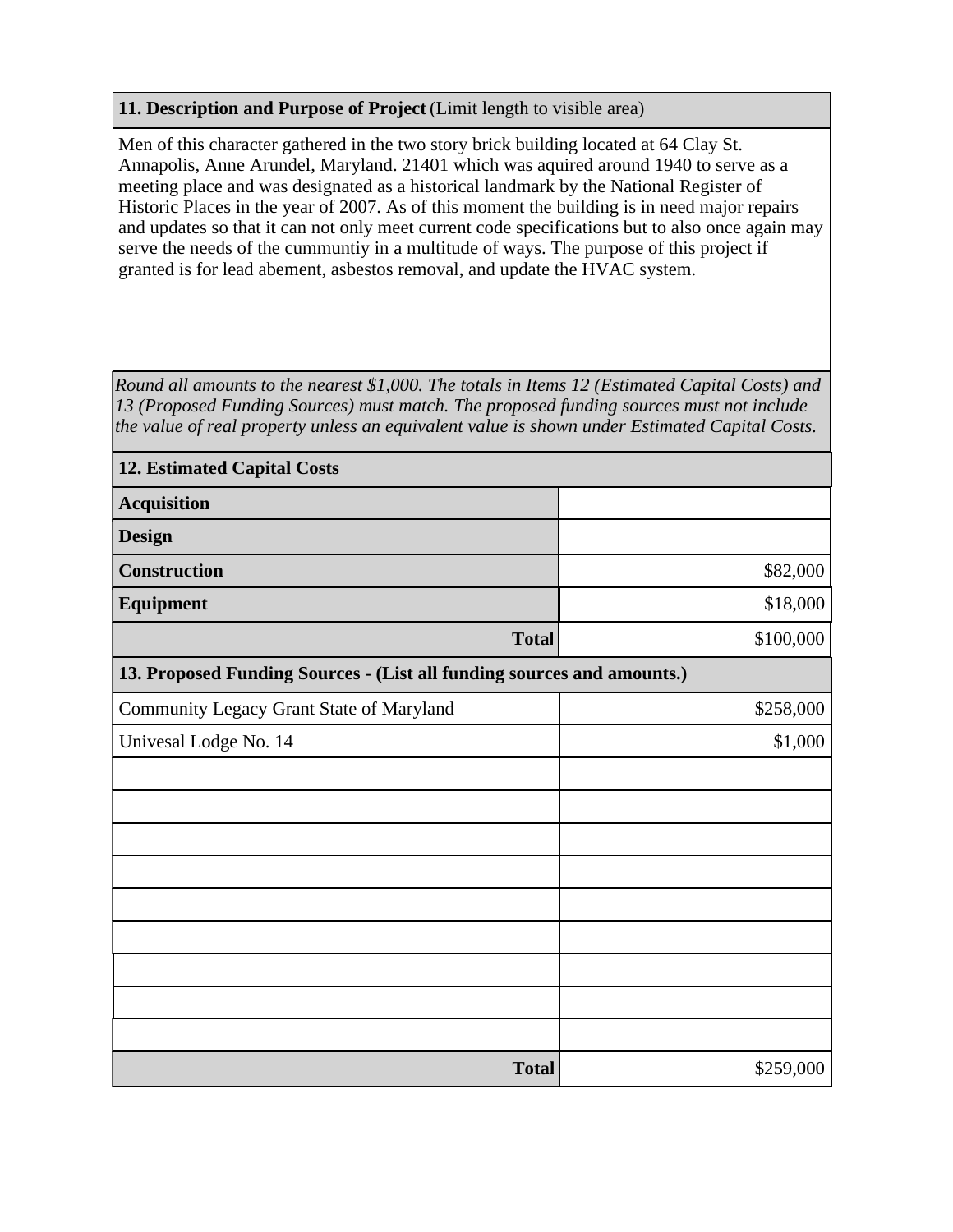|                                                                                      |                    |                                     |                                        |                                                                                  |                                              |                           |                                                                                              | 14. Project Schedule (Enter a date or one of the following in each box. N/A, TBD or Complete) |  |
|--------------------------------------------------------------------------------------|--------------------|-------------------------------------|----------------------------------------|----------------------------------------------------------------------------------|----------------------------------------------|---------------------------|----------------------------------------------------------------------------------------------|-----------------------------------------------------------------------------------------------|--|
| <b>Begin Design</b>                                                                  |                    | <b>Complete Design</b>              |                                        |                                                                                  | <b>Begin Construction</b>                    |                           |                                                                                              | <b>Complete Construction</b>                                                                  |  |
| TBD                                                                                  |                    | <b>TBD</b>                          |                                        |                                                                                  | <b>TBD</b>                                   | <b>TBD</b>                |                                                                                              |                                                                                               |  |
| <b>15. Total Private Funds</b><br>and Pledges Raised                                 |                    |                                     |                                        | 16. Current Number of<br><b>People Served Annually at</b><br><b>Project Site</b> |                                              |                           | 17. Number of People to be<br><b>Served Annually After the</b><br><b>Project is Complete</b> |                                                                                               |  |
| 1000.00                                                                              |                    |                                     |                                        | 160                                                                              |                                              |                           | 320                                                                                          |                                                                                               |  |
| 18. Other State Capital Grants to Recipients in the Past 15 Years                    |                    |                                     |                                        |                                                                                  |                                              |                           |                                                                                              |                                                                                               |  |
| <b>Legislative Session</b>                                                           |                    |                                     | <b>Amount</b>                          |                                                                                  | <b>Purpose</b>                               |                           |                                                                                              |                                                                                               |  |
| None                                                                                 |                    |                                     |                                        |                                                                                  |                                              |                           |                                                                                              |                                                                                               |  |
|                                                                                      |                    |                                     |                                        |                                                                                  |                                              |                           |                                                                                              |                                                                                               |  |
|                                                                                      |                    |                                     |                                        |                                                                                  |                                              |                           |                                                                                              |                                                                                               |  |
|                                                                                      |                    |                                     |                                        |                                                                                  |                                              |                           |                                                                                              |                                                                                               |  |
| 19. Legal Name and Address of Grantee                                                |                    |                                     | <b>Project Address (If Different)</b>  |                                                                                  |                                              |                           |                                                                                              |                                                                                               |  |
| Universal Lodge No. 14 F, & A. M. Prince<br>Hall Affiliated Jurisdiction of Maryland |                    |                                     |                                        | 64 Clay St.<br>Annapolis, Anne Arundel County, Maryland<br>21401                 |                                              |                           |                                                                                              |                                                                                               |  |
| 20. Legislative District in<br><b>Which Project is Located</b>                       |                    |                                     |                                        | 30A - Anne Arundel County                                                        |                                              |                           |                                                                                              |                                                                                               |  |
| 21. Legal Status of Grantee (Please Check One)                                       |                    |                                     |                                        |                                                                                  |                                              |                           |                                                                                              |                                                                                               |  |
|                                                                                      | <b>Local Govt.</b> |                                     |                                        | <b>For Profit</b>                                                                |                                              | <b>Non Profit</b>         |                                                                                              | Federal                                                                                       |  |
| $\begin{bmatrix} 1 \end{bmatrix}$                                                    |                    |                                     |                                        | $\lceil \; \rceil$                                                               |                                              | [X]<br>$\lceil \; \rceil$ |                                                                                              |                                                                                               |  |
| 22. Grantee Legal Representative                                                     |                    |                                     | 23. If Match Includes Real Property:   |                                                                                  |                                              |                           |                                                                                              |                                                                                               |  |
| Name:                                                                                |                    | James C. Spearman, Jr.<br>Treasurer |                                        |                                                                                  | <b>Has An Appraisal</b><br><b>Been Done?</b> |                           | Yes/No                                                                                       |                                                                                               |  |
| <b>Phone:</b>                                                                        |                    | 443-534-0965                        |                                        |                                                                                  |                                              |                           | N <sub>o</sub>                                                                               |                                                                                               |  |
| <b>Address:</b>                                                                      |                    |                                     | If Yes, List Appraisal Dates and Value |                                                                                  |                                              |                           |                                                                                              |                                                                                               |  |
| 1321 Sycamore Ave.<br>Annapolis, Md. 21403                                           |                    |                                     |                                        |                                                                                  |                                              |                           |                                                                                              |                                                                                               |  |
|                                                                                      |                    |                                     |                                        |                                                                                  |                                              |                           |                                                                                              |                                                                                               |  |
|                                                                                      |                    |                                     |                                        |                                                                                  |                                              |                           |                                                                                              |                                                                                               |  |
|                                                                                      |                    |                                     |                                        |                                                                                  |                                              |                           |                                                                                              |                                                                                               |  |
|                                                                                      |                    |                                     |                                        |                                                                                  |                                              |                           |                                                                                              |                                                                                               |  |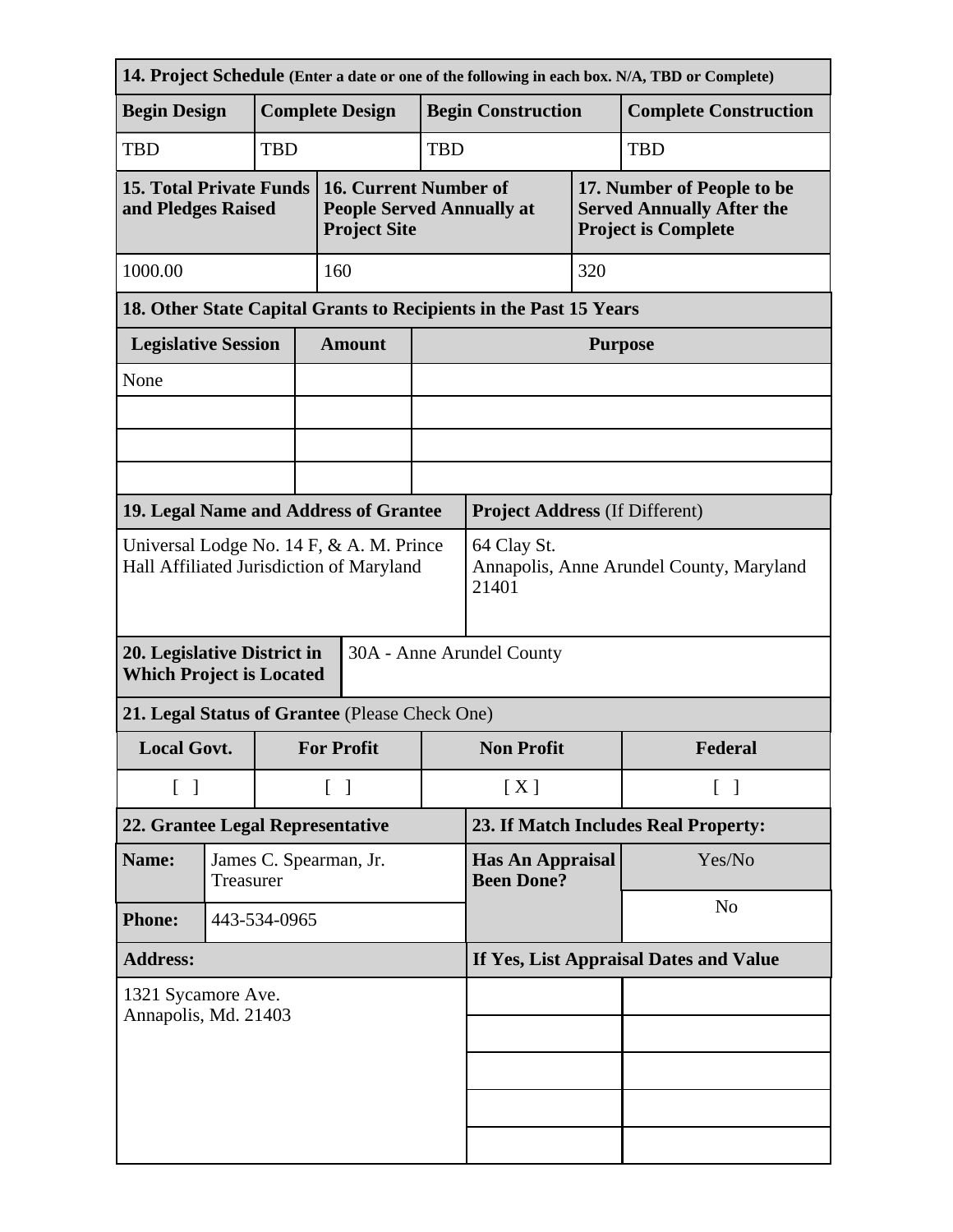| 24. Impact of Project on Staffing and Operating Cost at Project Site                         |                                                                                      |                          |                                           |                                             |  |  |  |
|----------------------------------------------------------------------------------------------|--------------------------------------------------------------------------------------|--------------------------|-------------------------------------------|---------------------------------------------|--|--|--|
| Current # of<br><b>Employees</b>                                                             | Projected # of<br><b>Employees</b>                                                   |                          | <b>Current Operating</b><br><b>Budget</b> | <b>Projected Operating</b><br><b>Budget</b> |  |  |  |
| None                                                                                         | None                                                                                 |                          | 13466.00                                  | 23500.00                                    |  |  |  |
| 25. Ownership of Property (Info Requested by Treasurer's Office for bond purposes)           |                                                                                      |                          |                                           |                                             |  |  |  |
| A. Will the grantee own or lease (pick one) the property to be improved?<br>Own              |                                                                                      |                          |                                           |                                             |  |  |  |
| B. If owned, does the grantee plan to sell within 15 years?<br>N <sub>o</sub>                |                                                                                      |                          |                                           |                                             |  |  |  |
| C. Does the grantee intend to lease any portion of the property to others?<br>N <sub>o</sub> |                                                                                      |                          |                                           |                                             |  |  |  |
|                                                                                              | D. If property is owned by grantee any space is to be leased, provide the following: |                          |                                           |                                             |  |  |  |
|                                                                                              | <b>Lessee</b>                                                                        | <b>Terms</b> of<br>Lease | Cost<br><b>Covered</b><br>by Lease        | <b>Square</b><br>Footage<br><b>Leased</b>   |  |  |  |
|                                                                                              |                                                                                      |                          |                                           |                                             |  |  |  |
|                                                                                              |                                                                                      |                          |                                           |                                             |  |  |  |
|                                                                                              |                                                                                      |                          |                                           |                                             |  |  |  |
|                                                                                              |                                                                                      |                          |                                           |                                             |  |  |  |
|                                                                                              |                                                                                      |                          |                                           |                                             |  |  |  |
|                                                                                              |                                                                                      |                          |                                           |                                             |  |  |  |
|                                                                                              | E. If property is leased by grantee - Provide the following:                         |                          |                                           |                                             |  |  |  |
|                                                                                              | <b>Name of Leaser</b>                                                                | Length of<br>Lease       | <b>Options to Renew</b>                   |                                             |  |  |  |
|                                                                                              | N/A                                                                                  |                          |                                           |                                             |  |  |  |
|                                                                                              |                                                                                      |                          |                                           |                                             |  |  |  |
|                                                                                              |                                                                                      |                          |                                           |                                             |  |  |  |
|                                                                                              |                                                                                      |                          |                                           |                                             |  |  |  |
|                                                                                              |                                                                                      |                          |                                           |                                             |  |  |  |
|                                                                                              |                                                                                      |                          |                                           |                                             |  |  |  |
| <b>26. Building Square Footage:</b>                                                          |                                                                                      |                          |                                           |                                             |  |  |  |
| 3,200 sq ft<br><b>Current Space GSF</b>                                                      |                                                                                      |                          |                                           |                                             |  |  |  |
| <b>Space to be Renovated GSF</b>                                                             | 3,200 sq ft                                                                          |                          |                                           |                                             |  |  |  |
| <b>New GSF</b>                                                                               |                                                                                      |                          | none                                      |                                             |  |  |  |